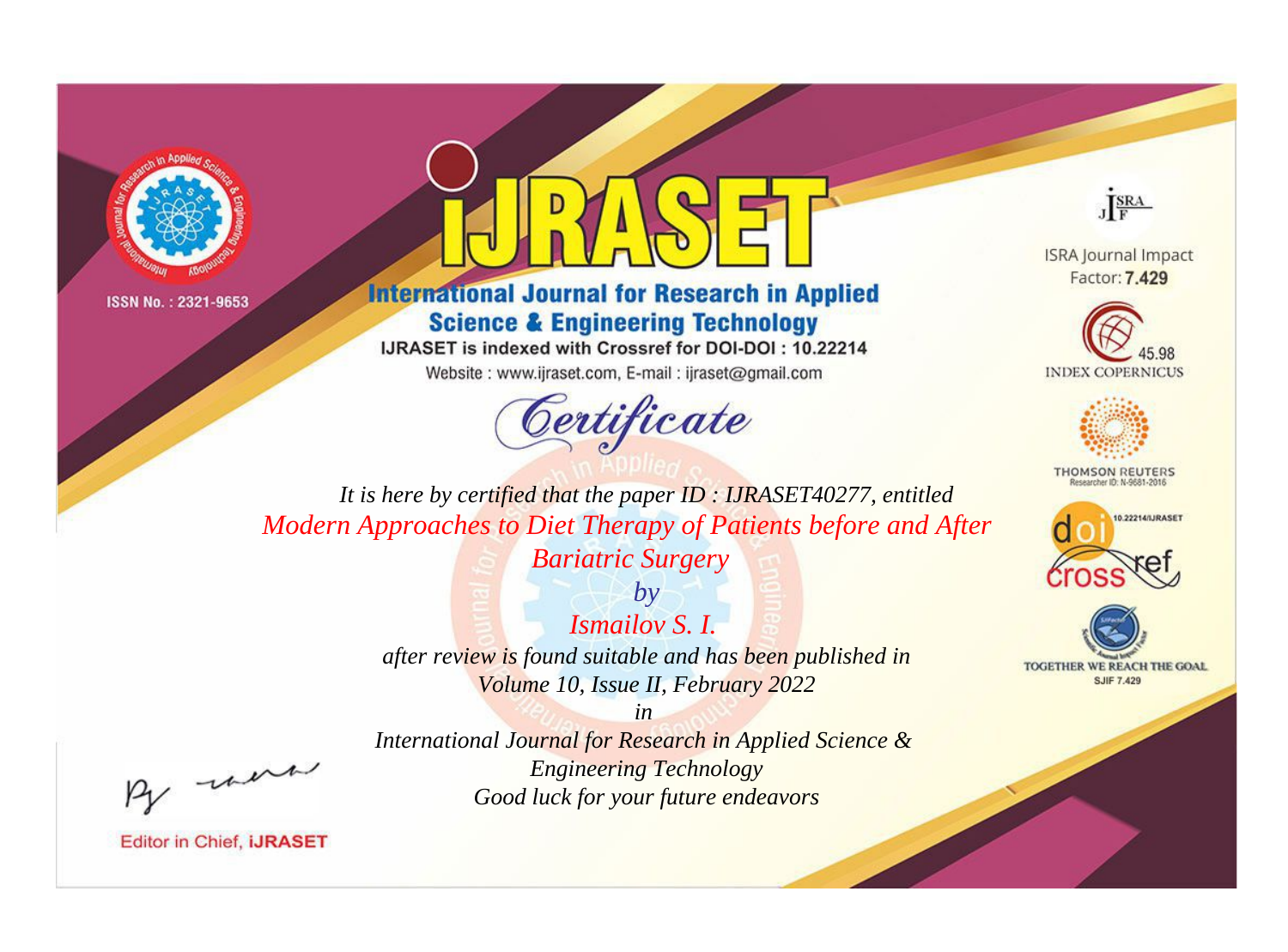



**International Journal for Research in Applied Science & Engineering Technology** 

IJRASET is indexed with Crossref for DOI-DOI: 10.22214

Website: www.ijraset.com, E-mail: ijraset@gmail.com



JERA

**ISRA Journal Impact** Factor: 7.429





**THOMSON REUTERS** 



TOGETHER WE REACH THE GOAL **SJIF 7.429** 

It is here by certified that the paper ID: IJRASET40277, entitled Modern Approaches to Diet Therapy of Patients before and After **Bariatric Surgery** 

> $by$ Abdujalilova S. I. after review is found suitable and has been published in Volume 10, Issue II, February 2022

were

International Journal for Research in Applied Science & **Engineering Technology** Good luck for your future endeavors

 $in$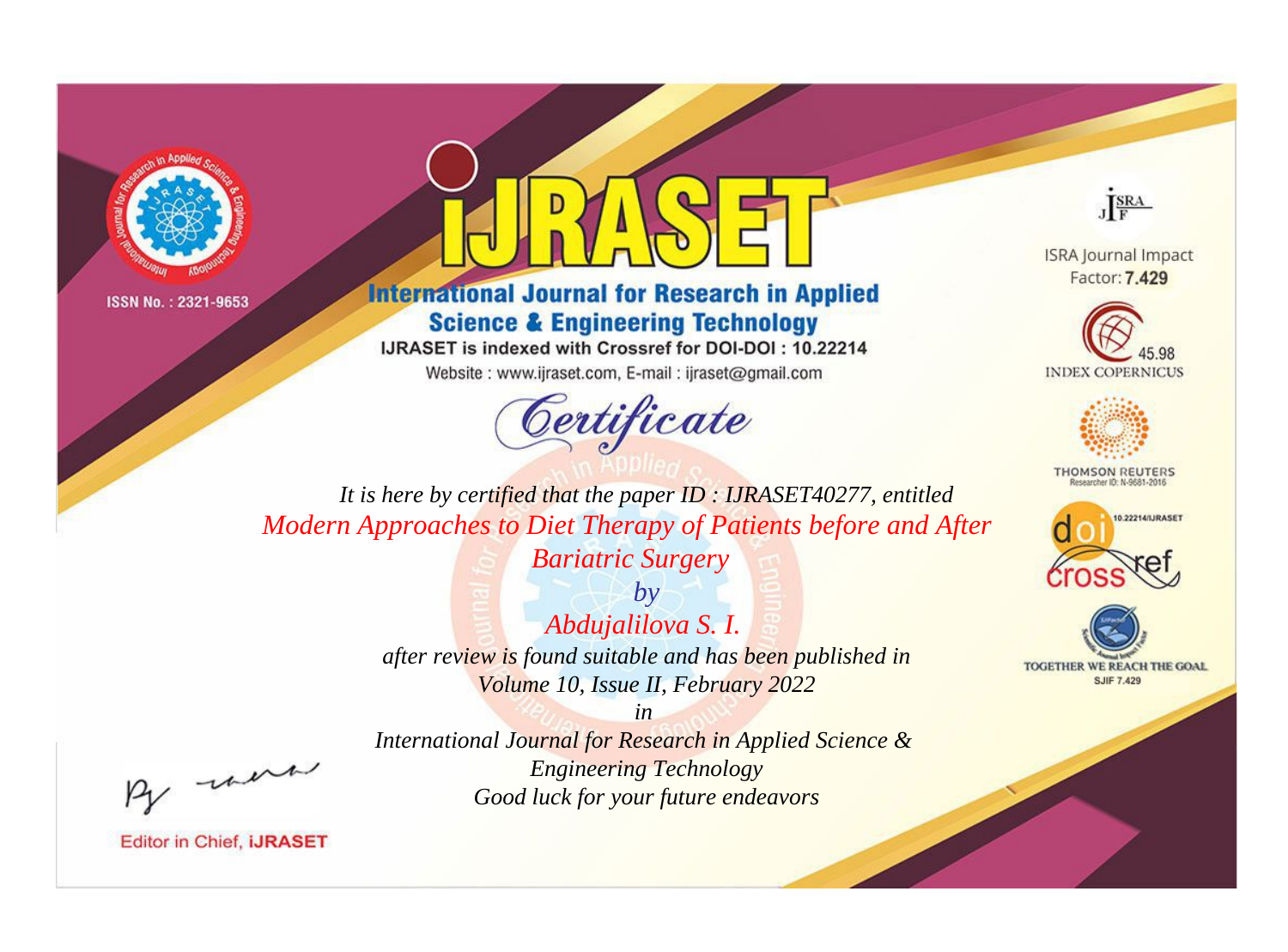



**International Journal for Research in Applied Science & Engineering Technology** 

IJRASET is indexed with Crossref for DOI-DOI: 10.22214

Website: www.ijraset.com, E-mail: ijraset@gmail.com



JERA

**ISRA Journal Impact** Factor: 7.429





**THOMSON REUTERS** 



TOGETHER WE REACH THE GOAL **SJIF 7.429** 

It is here by certified that the paper ID: IJRASET40277, entitled Modern Approaches to Diet Therapy of Patients before and After **Bariatric Surgery** 

> $b\nu$ Dadakhanova M. B. after review is found suitable and has been published in Volume 10, Issue II, February 2022

were

International Journal for Research in Applied Science & **Engineering Technology** Good luck for your future endeavors

 $in$